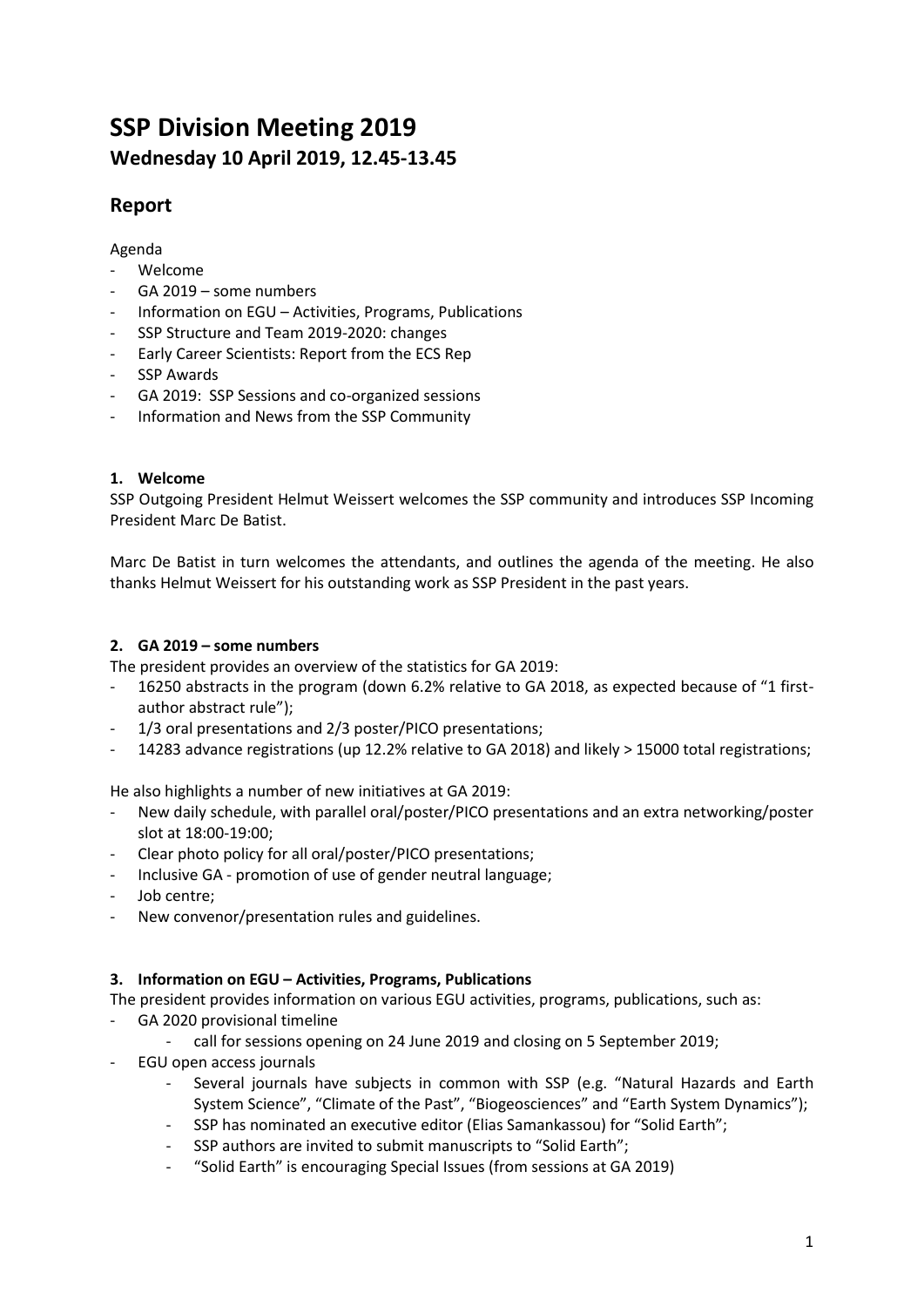- A new journal "Geochronology" has been launched
- EGU (https://www.egu.eu/) and SSP (https://www.egu.eu/ssp/home/) have a new website/ layout. Please go and visit it;
- Galileo conferences: topical meetings to discuss a well-focused cutting-edge topic at the frontier of geosciences research in a stimulating environment

#### **4. SSP Structure and Team 2019-2020: changes**

Marc De Batist (Gent University) starts his first term as President of SSP at GA 2019.

The following changes to the SSP team for 2019-2020 need to be approved/confirmed at the SSP Division Meeting:

- Stéphane Bodin (Aarhus University) as Deputy President of SSP. He will also continue his work as Science Officer for Stratigraphy;
- Madeleine Vickers (University of Copenhagen) and John Counts (University College Dublin) as ECS Representative and as Alternate ECS Representative, respectively;
- Helmut Weissert (ETH Zurich) and Isabel Montañez as chair and as member of the of the Jean-Baptiste Lamarck Medal Committee, respectively. Lucas Lourens rotates off. The proposed new committee members will be communicated to the Union Awards and Medals Committee and need to be approved by the Council.

All changes are approved/confirmed by the SSP Division. The President welcomes all new nominees and thanks Lucas Lourens for his work in the Jean-Baptiste Lamarck Medal Committee in the past years.

#### **Division SSP 2019-2020 President**

| Marc De Batist                                      | marc.debatist@ugent.be       |           |
|-----------------------------------------------------|------------------------------|-----------|
| <b>Deputy President</b>                             |                              |           |
| Stéphane Bodin                                      | stephane.bodin@geo.au.dk     | confirmed |
| <b>Program Group/Science Officers</b>               |                              |           |
| - Stratigraphy                                      |                              |           |
| Stéphane Bodin                                      | stephane.bodin@geo.au.dk     |           |
| lan Jarvis                                          | i.jarvis@kingston.ac.uk      |           |
| - Sedimentology                                     |                              |           |
| <b>Guilhem Amin Douillet</b>                        | g.douillet@geo.unibe.ch      |           |
| Stephen Lokier                                      | slokier@pi.ac.ae             |           |
| - Paleontology                                      |                              |           |
| Thijs Vandenbroucke                                 | Thijs.Vandenbroucke@ugent.be |           |
| Cinzia Bottini                                      | cinzia.bottini@unimi.it      |           |
| <b>Early Career Scientist (ECS) Representatives</b> |                              |           |
| <b>Madeleine Vickers</b>                            | mlv@ign.ku.dk                | confirmed |
| John Counts (alternate)                             | john.counts@icrag-centre.org | confirmed |
| Jean-Baptiste Lamarck Medal Committee               |                              |           |
| Helmut Weissert, chair                              |                              | confirmed |
| Isabel Montañez                                     |                              | confirmed |
| Jim Best                                            |                              |           |
| Paul Wignall                                        |                              |           |
| <b>Guilhem Douillet</b>                             |                              |           |
|                                                     |                              |           |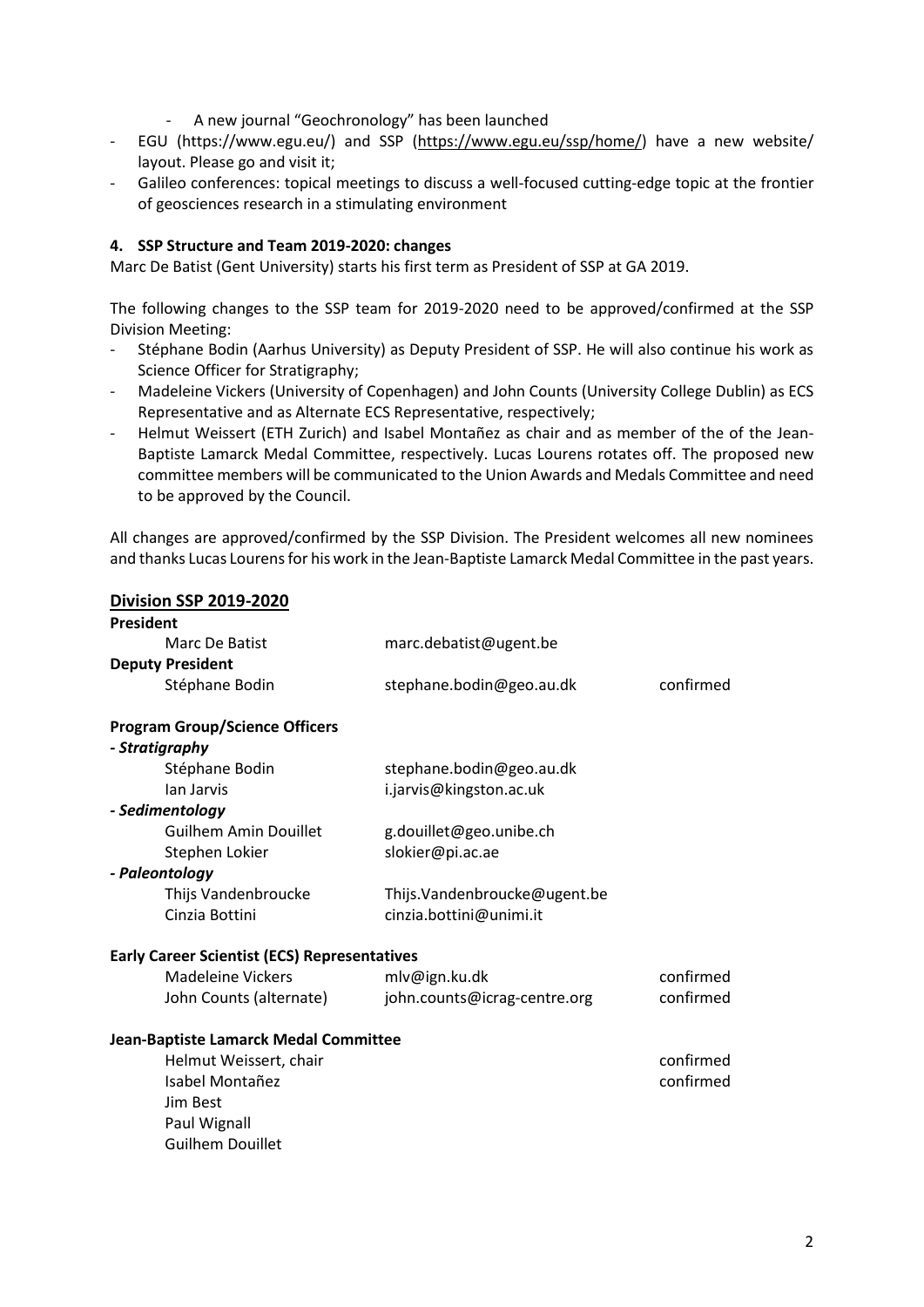#### **5. Early Career Scientists: Report from the ECS Representative**

Outgoing ECS Representative Alena Ebinghaus gives an overview of various ECS or ECS-related activities:

- GA 2019
	- Job Centre and Meet the Talent
	- Frosty paint at GA childcare
	- Selection of short courses, sessions and great debates of ECS interest
	- ECS lounge
	- SSP ECS Lunch on Thursday
- Social media
	- SSP weblog (https://blogs.egu.eu/divisions/ssp/)
	- Facebook (https://www.facebook.com/EGUssp/) and Twitter (@EGU\_SSP)

The President thanks Alena Ebinghaus for her efforts as an ECS Representative during the past years and he introduces Madeleine Vickers and John Counts, who will take over as ECS Representative and Alternate ECS Representative. Alena Ebinghaus will remain involved as editor of the SSP weblog.

#### **6. SSP Awards**

Isabel Montañez (University of California Davis, USA) is the recipient of the 2019 SSP Jean-Baptiste Lamarck Medal, which was awarded this year *"for major contributions to the field of stratigraphy, in particular through the application of sedimentary geochemistry to address palaeoclimate and sequence stratigraphic concepts in deep time"*. The medal lecture was very well attended and a great success.

Christian Zeeden (Institute for Celestial Mechanics and Computation of Ephemerides, Paris, France) is the recipient of the 2019 SSP Outstanding Early Career Scientists Award, and this *"for his outstanding research in the field of astrochronology and for his innovative statistical approaches in constructing astronomically tuned robust time scales"*. His award lecture will take place later in the week.

Two presentations, held during GA 2018, were selected for a 2018 Outstanding Student Poster and PICO (OSPP) Award:

- Emma Dunne (University of Birmingham, UK) *The Late Triassic Latitudinal Biodiversity Gradient*
- Ricarda D. Rohlfs (University of Bremen, Germany) *Weighted Voronoi calculations in crystal surface morphology: a fast approach*

Congratulations to all the awardees.

The President announces that nominations are currently invited for the 2020 Jean-Baptiste Lamarck Medal, which will be awarded to a paleontologist, and for the 2019 SSP Outstanding Early Career Scientists Award, in all SSP disciplines. Deadline for submitting nominations is 15 June 2019.

#### **7. GA 2019: SSP Sessions and co-organized sessions**

The President gives an overview of the SSP sessions during GA 2019:

- SSP1 General sessions 6 sessions, of which 3 SSP and 3 co-organized
- SSP2 Stratigraphy and Earth Systems History 14 sessions, of which 5 SSP and 9 co-organized
- SSP3 Sedimentology Processes and Products 19 sessions, of which 4 SSP and 15 co-organized
- SSP4 Paleontology and Paleoecology